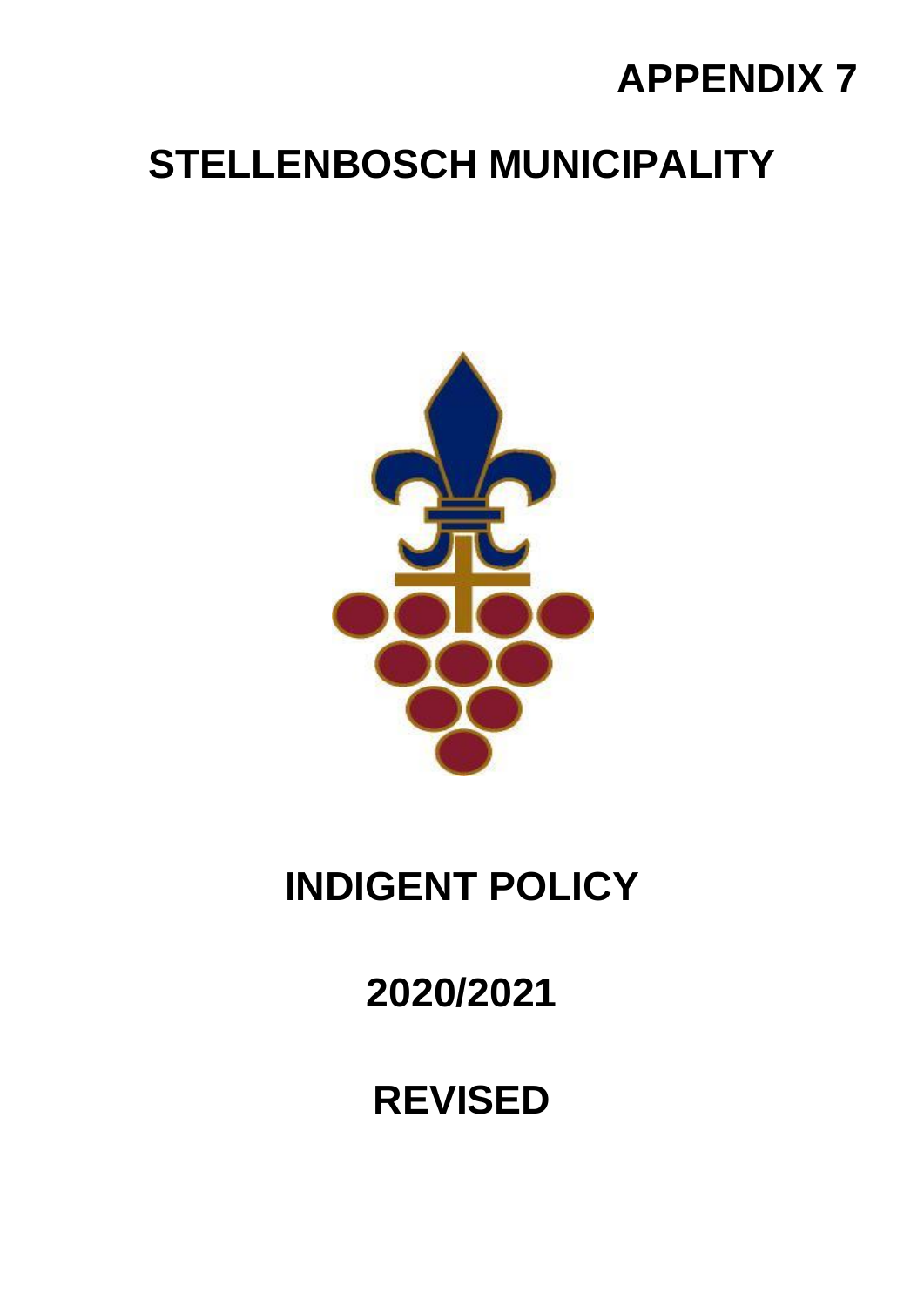

## **STELLENBOSCH MUNICIPALITY INDIGENT POLICY**

### **TABLE OF CONTENTS**

**PAGE**

|     | <b>PREAMBLE</b>                                   |                                                           |                |  |
|-----|---------------------------------------------------|-----------------------------------------------------------|----------------|--|
| 1.  |                                                   | <b>DEFINITIONS</b>                                        |                |  |
| 2.  |                                                   | POLICY OBJECTIVES                                         |                |  |
| 3.  |                                                   | <b>POLICY PRINCIPLES</b>                                  | $\overline{2}$ |  |
| 4.  |                                                   | <b>LEGISLATIVE CONTEXT</b>                                | 3              |  |
| 5.  | <b>QUALIFICATIONS AND SCOPE</b>                   |                                                           |                |  |
|     | 5.1                                               | Subsidy                                                   |                |  |
|     | 5.2                                               | Household                                                 |                |  |
|     | 5.3                                               | <b>Basis of Subsidy</b>                                   |                |  |
|     | 5.4                                               | Liability for payment of municipal accounts               |                |  |
|     | 5.5                                               | Qualifying income                                         |                |  |
|     | 5.6<br>Targeting mechanisms                       |                                                           | 6              |  |
|     | <b>Basic services</b><br>5.7                      |                                                           | 6              |  |
|     | 5.7.1                                             | <b>Formal Households</b>                                  | 6              |  |
|     | 5.7.2                                             | Informal Settlement Households                            | 6              |  |
|     | 5.7.3                                             | Indigent households residing in homes for senior citizens | $\overline{7}$ |  |
|     | 5.8                                               | Free bulk services                                        | $\overline{7}$ |  |
|     | 5.9<br>Other concessions                          | $\overline{7}$                                            |                |  |
| 6.  | <b>ALLOCATION OF SUBSIDIES</b>                    |                                                           | 87             |  |
| 7.  | APPLICATIONS FOR INDIGENT SUBSIDIES               |                                                           | 8              |  |
| 8.  | PROPERTY TAX REBATES BASED ON MUNICIPAL VALUATION |                                                           | 98             |  |
| 9.  | <b>CONTACT OF OFFICE RESPONSIBLE</b>              |                                                           | 9              |  |
| 10. | <b>SHORT TITLE</b>                                |                                                           | <u>109</u>     |  |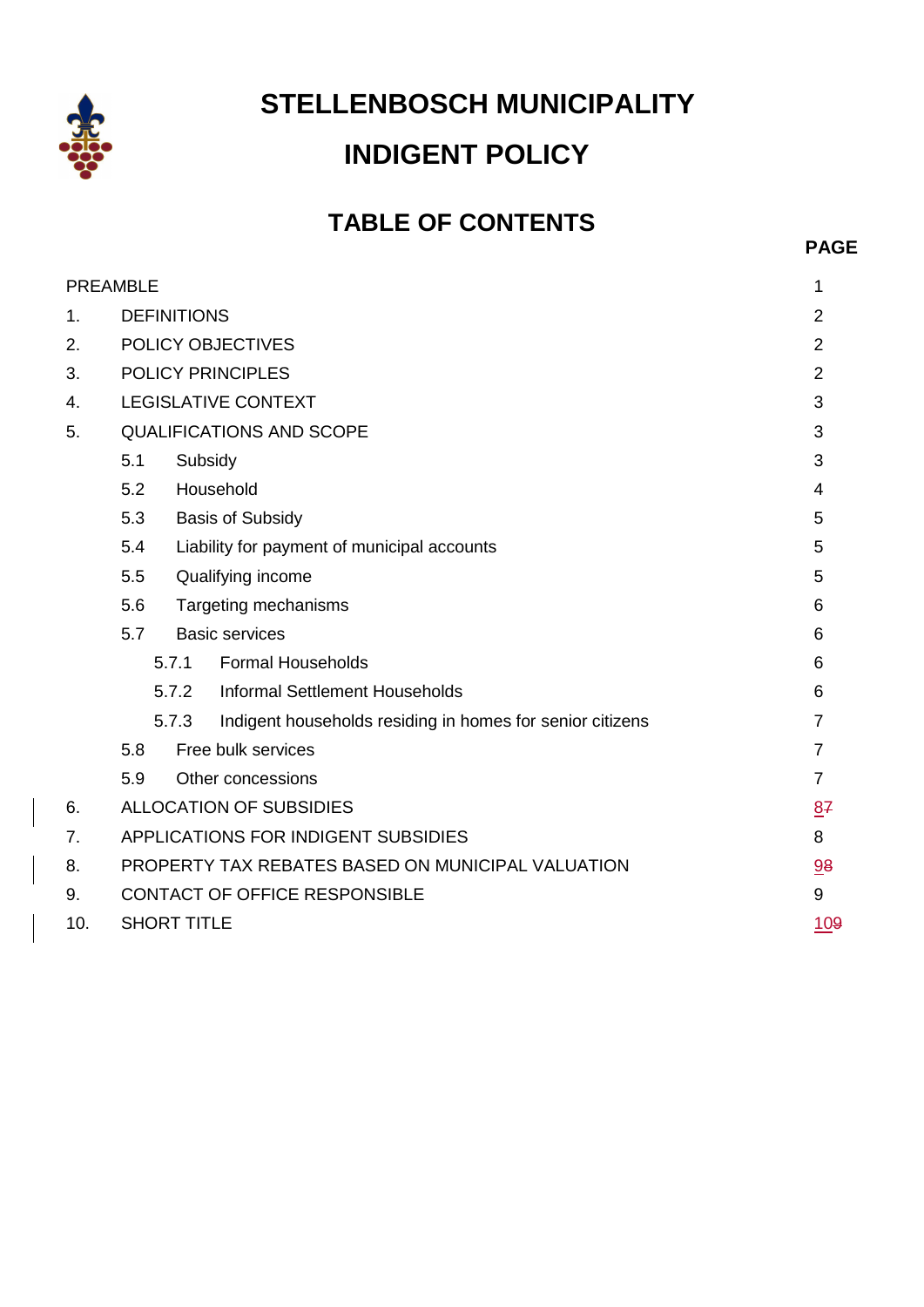#### <span id="page-2-0"></span>**PREAMBLE**

The Stellenbosch Municipal Council accepts and acknowledges its Constitutional duties and mandate relating to indigent support in terms of Sections 152 and 153 of the Constitution of the Republic of South Africa, 1996 (Act 108 of 1996) -towards the community/consumers within the jurisdiction of Stellenbosch Municipality (WC024).

Council further acknowledges that because of the level of unemployment and consequential poverty in the municipal area, that correlated there are households are incapable of paying for basic municipal services.

Indigent relief measures are thus a fundamental requirement that is achievable only within sustainable budgets set by Council as well as support and direction via National Government.

Concomitantly, indigent households equally have the responsibility of managing their levels of consumption and that they are responsible for the payment of municipal services that are consumed in excess of the reduced cost or Free Basic Service levels as described in this Policy.

The effective implementation of such a program depends principally on affordability and is supported by the socio-economic analysis of various areas as included in the Council's Integrated Development Planning. The Council's mandate regarding affordability of basic services to poor households is directed by mechanisms in Section 74(2)(c) of the Local Government: Municipal Systems Act, 2000 (Act 32 of 2000) and Section 15 of the Local Government: Municipal Property Rates Act, 2004 (Act 6 of 2004).

In order to give effect to the foregoing, the Council of Stellenbosch Municipality has adopted a policy relating to indigence as set out hereinafter.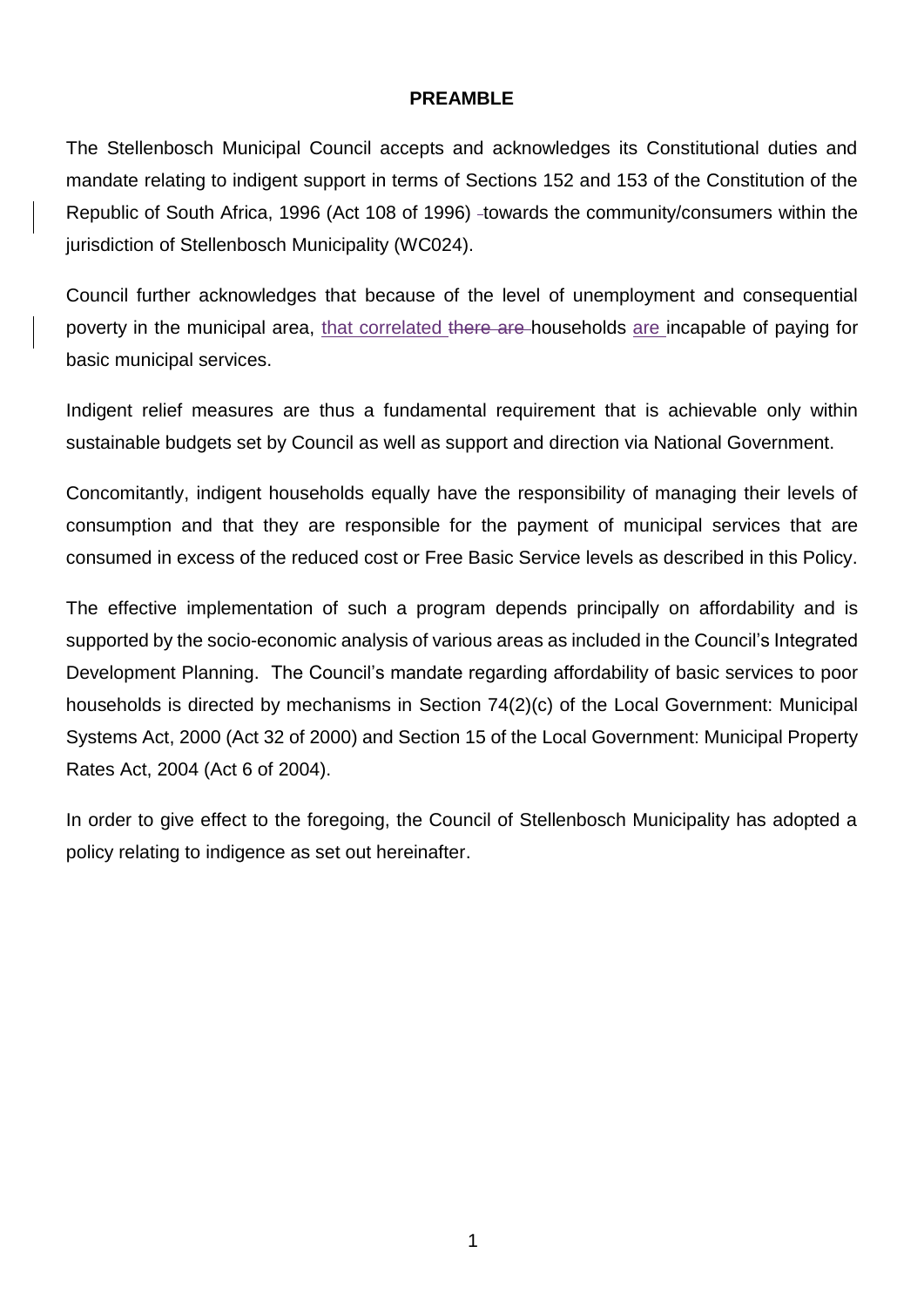#### **1. DEFINITIONS**

<span id="page-3-0"></span>In this Policy, a word or expression derived from a word or expression as defined, has a corresponding meaning unless the context indicates that another meaning is intended. Implicit definitions as defined in various paragraphs of this Policy are set in addition to the explicit definitions as set below:

"*the Municipality*" means Stellenbosch Municipality (WC024).

"*Basic Services*" means that level of services delivered by the Municipality at a reduced cost or at no cost to the Indigent consumer and which the Council has considered reasonable and sustainable within budget constraints.

"*Child-headed household*" means a household where the main caregiver of said household is not older than 18 years of age and is a child as defined in Section 28(3) of the Constitution.

"*Constitution*" refers to the Constitution of the Republic of South Africa, 1996 (Act 108 of 1996)

"*Household*" means a family unit comprising a head of the family, being a natural person. The family may include blood related or adopted dependents. This is further described in paragraph 5.2 of this Policy.

"*Indigent*" means the lack of necessities of life such as sufficient water, basic sanitation, refuse removal, environmental health, basic energy, health care, housing, food and clothing.

"*Indigent Income Threshold*" means the qualifying monthly income as described in paragraph 5.5 and as set in paragraph 5.5(b) of this Policy.

"*Valuation Threshold*" means that value of municipal valuation (the reduction amount) as set for residential properties in paragraph 8.2 of the Municipality's Rates Policy.

#### **2. POLICY OBJECTIVES**

<span id="page-3-1"></span>The objectives of this Policy are to:

- (a) Provide a framework within which the Municipality can exercise its executive and legislative authority regarding the identification of indigent households and the implementation of financial aid to such.
- (a) ensure the provision of basic services to indigent households within the jurisdiction of the Municipality in a sustainable manner and within the financial and administrative capacity of the Municipality.
- (b) ensure the establishment of procedures and guidelines for the effective subsidisation of basic services charges to such approved indigent households within budgetary and national grant guidelines.

#### **3. POLICY PRINCIPLES**

<span id="page-3-2"></span>The following guiding principles for the formulation of this Policy, are to: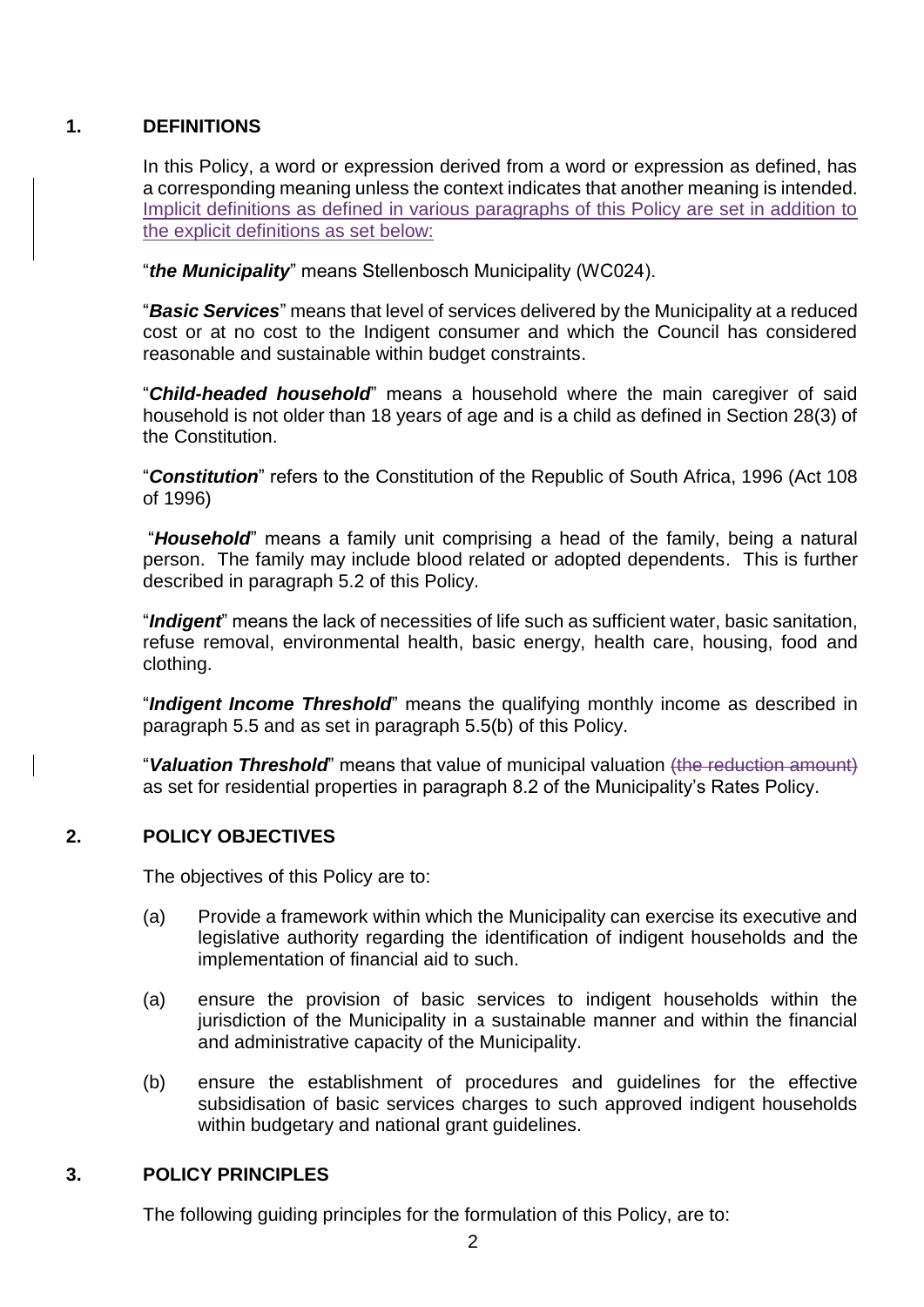- (a) ensure that the portion for free basic services allocated as part of the equitable share received annually, be utilised for the benefit of indigent households.
- (b) promote an integrated approach to subsidised basic service delivery.
- (c) optionally use external services and/or references to verify the information provided by the applicants.
- (d) maintain the relief measures to indigent households for as long as such indigent household remains registered on the municipality's indigent data base or register and the municipality continues to receive equitable share for this purpose. period of 12 months after the approval of such, after which the subsidy will automatically lapse,
- (e) review the relief measures by random sampling to ensure *bona fide* indigent support.
- <span id="page-4-0"></span>(f) engage the community in the development and implementation of this Policy.

#### **4. LEGISLATIVE CONTEXT**

4.1 This policy is implemented within the framework of the following legislation:

All citations to applicable Acts as referenced in this Policy shall include all amendments and regulations to such as promulgated.

- (a) The Constitution of the Republic of South Africa, 1996 (Act 108 of 1996), in particular Sections 152 and 153.
- (b) Local Government: Municipal Systems Act, 2000 (Act 32 of 2000).
- (c) Local Government: Municipal Finance Management Act, 2003 (Act 56 of 2003).
- (d) Local Government: Municipal Property Rates Act, 2004 (Act 6 of 2004), in particular Section 15 and/or.
- (e) any other legislation that may be applicable
- 4.2 This Policy was developed using the following guideline(s):
	- (a) National Framework for Municipal Policies.
	- (b) National Indigent Policy Assessment tool, 2018 COGTA

#### **5. QUALIFICATIONS AND SCOPE**

<span id="page-4-1"></span>The introduction of reduced cost or free basic services will ensure that indigent consumers have access to basic services.

#### **5.1 Subsidy:**

<span id="page-4-2"></span>Subsidies are granted from external funds, allocated by the National Government as an Equitable Share allocation, to subsidize Indigent households with specified levels of basic services. This is based on a: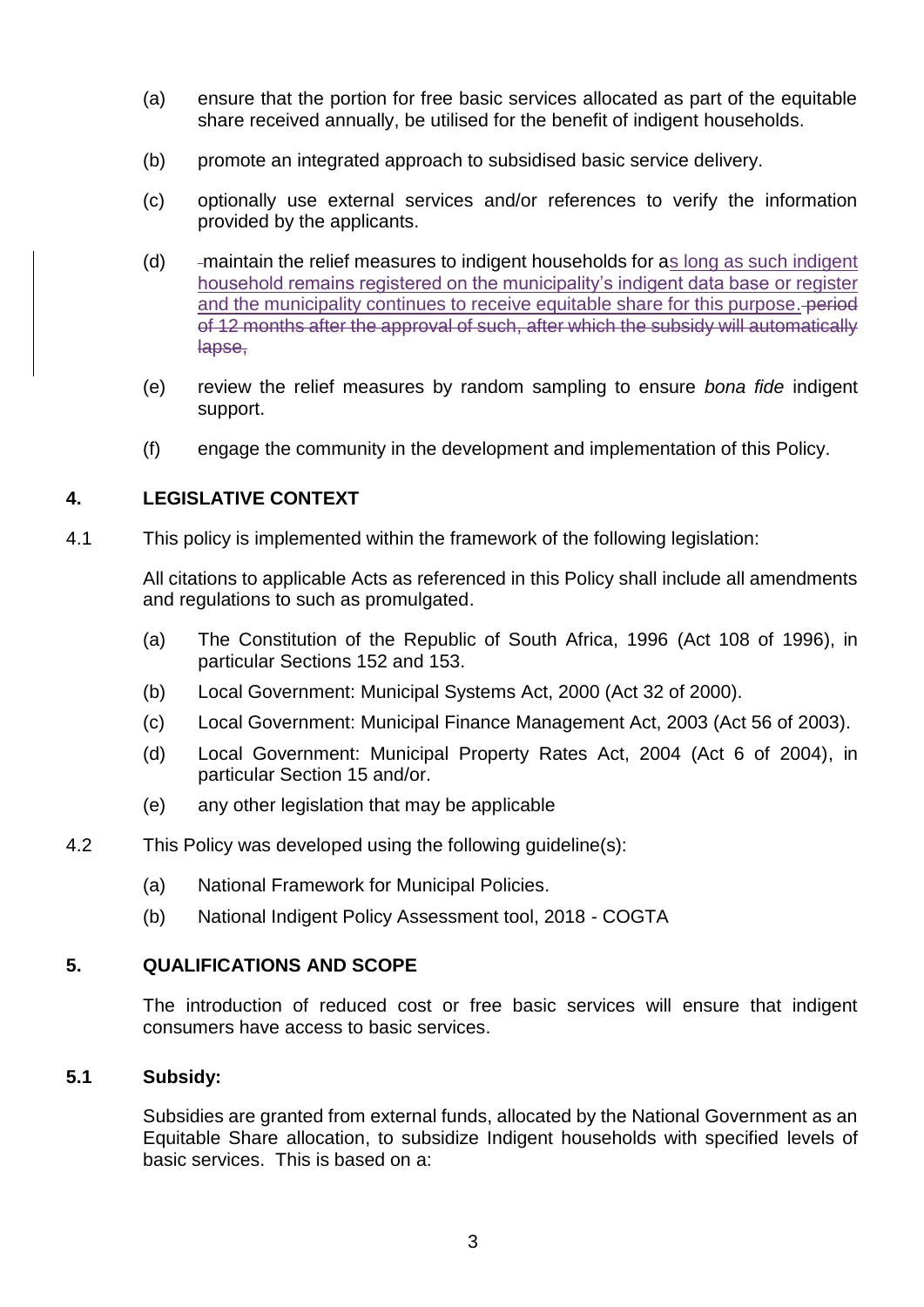- (a) Level of income enabling Indigent households to pay for a basic package of municipal services; and/or
- (b) Municipal property valuation value that sets the level at which indigent support may be granted.
- (c) Subsidy scheme that is promoted through the press and by means of personal referral, but principally via referrals by the credit control and debt recovery section of the Municipality.

#### **5.2 Household:**

- <span id="page-5-0"></span>(a) The head of the household must be a South African citizen and have permanent residency.
- (b) The head of the household should be:
	- (i) the registered owner or part owner of the property; or
	- (ii) the registered lessee of a Council housing unit; or
	- (iii) the registered lessee of a Government owned housing unit; or
	- (iv) a person, being the head of the household, who is incapable of paying for basic municipal services and who resides in said property/unit.

The head of the child-headed household shall be deemed to meet these criteria.

- (c) To register as an indigent consumer the head of the household must personally complete and sign the registration form.
- (d) Child-headed households will only be approved on the basis ofbased on the following criteria:
	- (i) both parents of the household are deceased, or one parent and/or guardian is deceased, and the other is totally alienated from the household;
	- (ii) a minor has assumed the role of caregiver in respect of the other minor(s) in the household;
	- (iii) such minors reside permanently on the property;
	- (iv) such minors, and exclusively only minors occupy the property as their normal residence;
	- (v) such minors are scholars or unemployed and if income is derived, the household earns less than the qualifying income as envisaged by the defined Indigent Income Threshold;
	- (vi) the situation pertaining to the household has been verified by the Municipality; and
	- (vii) the situation pertaining to the household will be reviewed when the caregiver as per (ii) above reaches the age older than 18 years.
- (e) Indigent households living in homes for senior citizens shall be eligible to qualify for assistance and support under this Policy, subject to the following rules and procedures: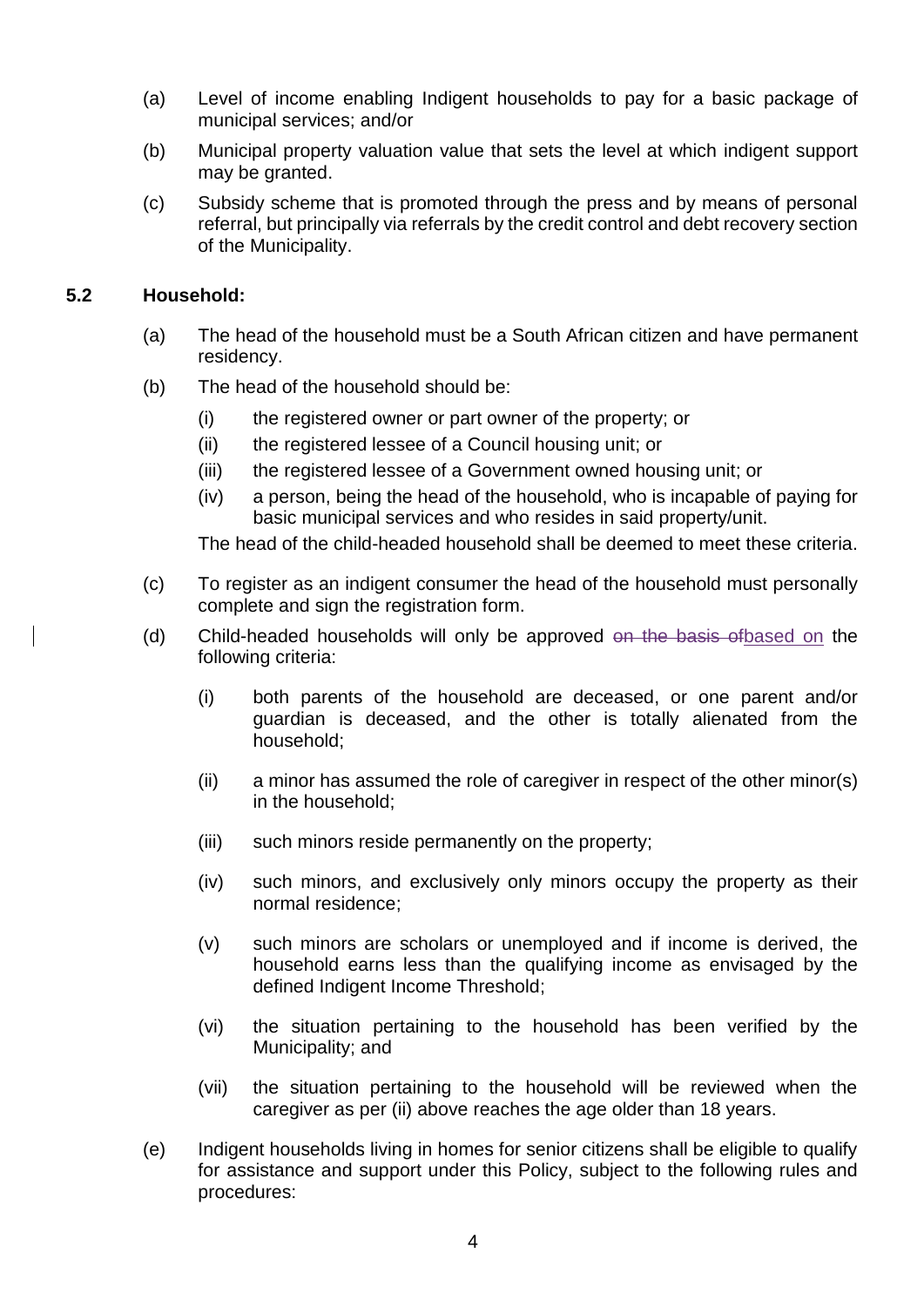- (i) For the purposes of passing/issuing the free basic electricity units to such indigent household, the onus will be on the unit owner or lessee to apply and submit proof that the electricity connection is in the name of the Indigent consumer and not in the name of the organization providing the accommodation.
- <span id="page-6-0"></span>(ii) In the event of the unit being occupied by a single individual without any dependents as per the definition of a household above, the level of income to qualify shall be equal to or less than 50% (fifty percent) of the defined Indigent Income Threshold per month.

#### **5.3 Basis of Subsidy:**

- (a) Only formal or informal housing units utilized for residential purposes will be taken into consideration for the purpose of this subsidy, being the provision of free basic services.
- (b) All informal structures where a prepaid electricity meter has been installed by the Municipality will qualify for this subsidy. In the cases where off-grid electricity is supplied by an authorised service provider appointed in terms of paragraph 5.7.2(b) of this Policy such households will also qualify for a subsidy, which subsidy will be paid directly to the authorised service provider.
- <span id="page-6-1"></span>(c) Applications deviating from the above will only be considered after a detailed investigation and evaluation by the Municipality.

#### **5.4 Liability for payment of municipal accounts:**

- (a) Subsidies will only be granted to households liable for the payment of municipal service fees.
- (b) Subsidies will only be granted by means of a credit on municipal accounts and free basic electricity vouchers or in the form of subsidy paid directly to the authorised service providers of off-grid electricity as envisaged in paragraph 5.7.2(b) of this Policy. No subsidy will be paid directly to any Indigent consumer or household in the form of cash or any such disbursement.
- (c) Households are liable for the payment of fees, as stated on the monthly account, for any service in any given month that exceeds that service's subsidy.
- (d) Monthly accounts, as well as the instalments arranged in respect of the repayment of debt, must be paid punctually and in full. If required, and after reasonable alternatives have been exhausted, the process to recover debt from indigent consumers will be dealt with in terms of the Credit Control and Debt Collection Policy and procedures of the Municipality.
- (e) Prepaid electricity meters will be installed on all properties of formal households before receiving indigent subsidies to prevent escalation of debt.
- <span id="page-6-2"></span>(f) Water management devices may be installed on properties of formal households before receiving indigent subsidies to prevent escalation of debt.

#### **5.5 Qualifying income:**

(a) Gross household income is defined as the earnings of the head of the family, plus any other financial contribution towards the household income by any other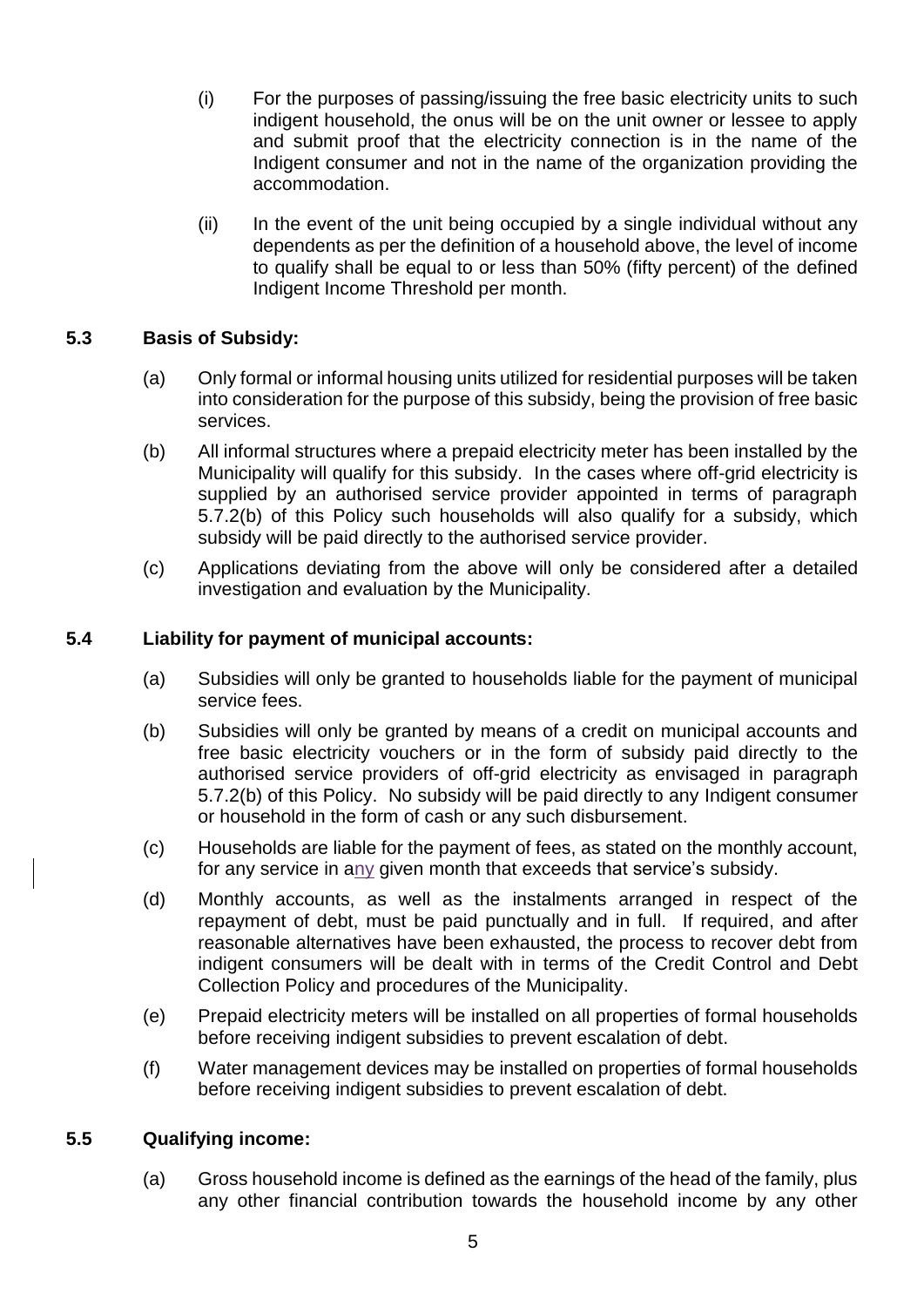dependant or occupant. Government grants as received by dependent minors will be ignored and not be added as a financial contribution towards the household income.

- (b) The maximum qualifying income level defined as the Indigent Income Threshold for a household as described in paragraph 5.2 of this Policy will be equal to or less than R 6 50000 per month. Proof must be produced in the form of pay slips, unemployment certificates, income certificates or other acceptable proof of income.
- (c) Should proof of income not be available, income may be declared by means of a sworn statement. Such applications may be verified by means of a full investigation and a socio-economic survey.

#### **5.6 Targeting mechanisms:**

<span id="page-7-0"></span>The following principles for the granting of free basic services apply:

- (a) Properties in respect of which property tax is levied on a municipal valuation amount -will qualify as follows:
	- (i) The municipal valuation of a property being less than or equal to the defined Valuation Threshold will be used as the guiding threshold.

<span id="page-7-1"></span>(b) Indigent subsidies will only be considered by the Municipality upon application on a prescribed form by households which consider themselves as being indigent.

#### **5.7 Basic services :**

The Municipality will provide the following basic services at reduced or at no cost to the Indigent consumer:

#### **5.7.1 Formal Households**

<span id="page-7-2"></span>Free basic services for Formal households will consist of the following:

- (a) 100 kWh electricity per household per month subject to it being supplied via a prepayment metering system as the qualifying criteria for a registered indigent household to be placed on the Lifeline Electricity Tariff. Free electricity units will not be applicable should the Indigent Household choose not to install a pre-paid meter;
- (b) a basic charge for water and a maximum of 6 kl water per household per month;
- (c) a service subsidy not exceeding the cost of one refuse unit in respect of a single residential property not exceeding an area of 250m<sup>2</sup> and a maximum valuation not exceeding the defined Valuation Threshold;
- (d) a service subsidy not exceeding the cost of one sewerage service unit supplied to residential properties with a maximum area of 250m<sup>2</sup>; and/or
- <span id="page-7-3"></span>(e) 50% of the applicable tariff for clearances of septic tanks.

#### **5.7.2 Informal Settlement Households**

Free basic services for Informal Settlement Households will consist of the following: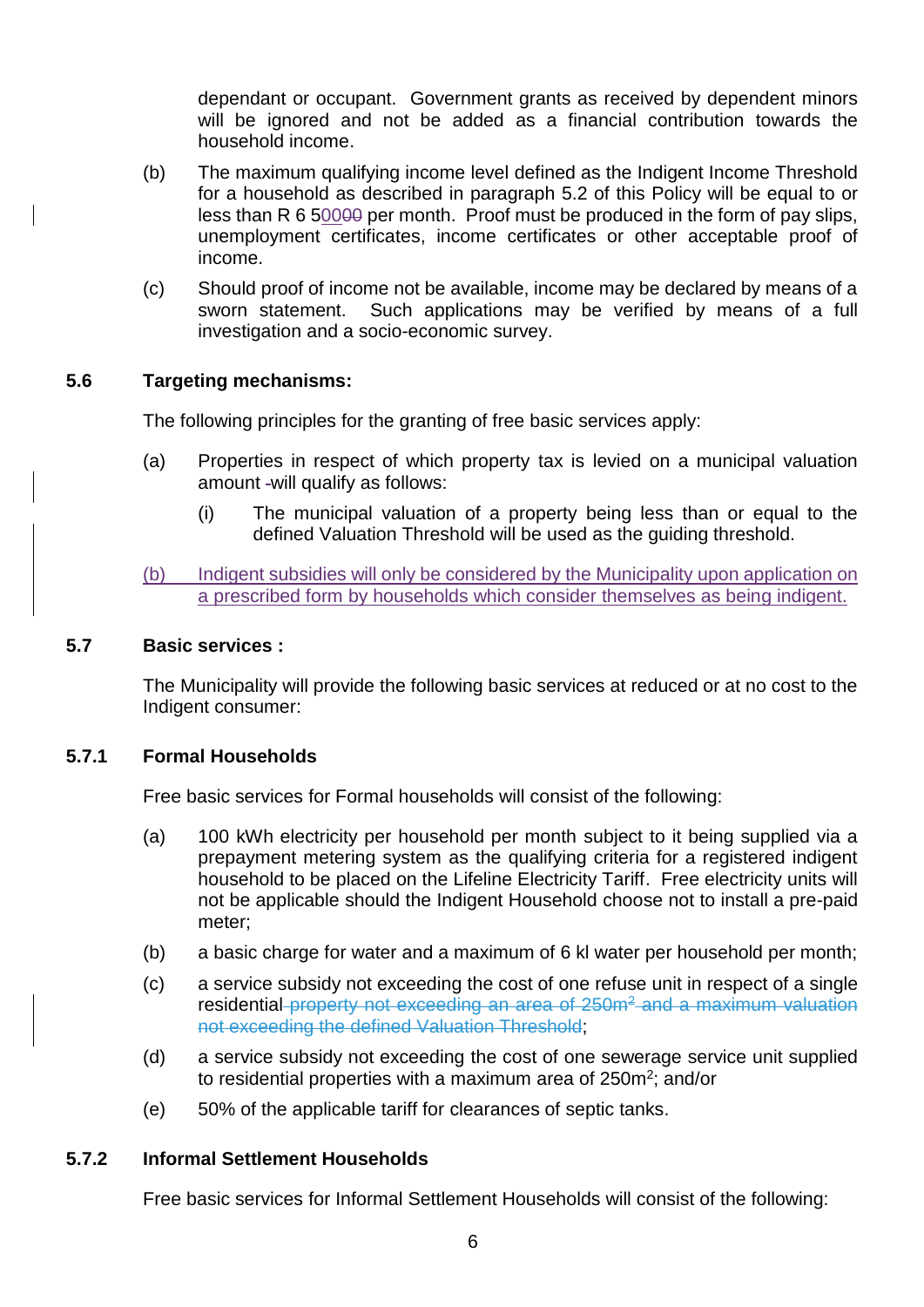- (a) 100 kWh electricity per household per month; or
- (b) a maintenance and operations subsidy (equivalent in Rand value to 100kWh electricity per household per month) for off-grid solar home systems, operated by a municipal approved service provider or Energy Service Company (ESCo).

<span id="page-8-0"></span>(In the case of off-grid electricity subsidies as contemplated above, the Municipality may, subject to a detailed review by the Revenue Section appoint an authorised service provider to provide the maintenance and operations function for a group or groups of indigent recipients of off-grid electricity at a maximum rand equivalence of the value of 100 kWh electricity per household per month.)

(c) Other services (specifically water, sewerage and refuse removal services) are not billed for.

#### **5.7.3 Indigent households residing in homes for senior citizens**

Free basic services for qualifying households residing in homes for senior citizens as per paragraph 5.2(e) of this Policy will consist of 100 kWh electricity per household per month.

#### **5.8 Free bulk services**

<span id="page-8-1"></span>Free Bulk Services shall be the provision of services (water stand pipesstandpipes, high mast lighting, ablution facilities and refuse removal) to informal settlements.

The cost of the provision of free bulk services is recovered from the Equitable Share Allocation from National Government and processed monthly.

#### **5.9 Other concessions**

- <span id="page-8-2"></span>(a) Registered indigent consumers limited to the immediate occupants of the household occupying the property excluding any extended family members could qualify for a discount of up to 50% (fifty percent) on the approved fees and tariffs for non-trading services (refer paragraph (d) below) as defined by Council from time to time subject to application to the relevant Director.
- (b) Proof of registration as an indigent consumer must be obtained from the Credit Control Section of Financial Services prior to the application for the discount being made.
- (c) For the purposes of clarity, other categories of consumers (other than registered indigent consumers) such as back yard dwellers, farm workers and lessees of other property earning equal to or below the Indigent Income Threshold per month, may also qualify for the concessions (i.e. a discount of up to 50% (fifty percent) on the approved fees and tariffs, limited to the services envisaged in paragraph (d) below.
- (d) Discounted non-trading Services; refers to:
	- (i) Community hall discounts.
	- (ii) Burial fees in sections of cemeteries without head stones (i.e. crosses or flat stone areas only) and cremations when available. This concession is only applicable for burials on Mondays to Saturdays, excluding Public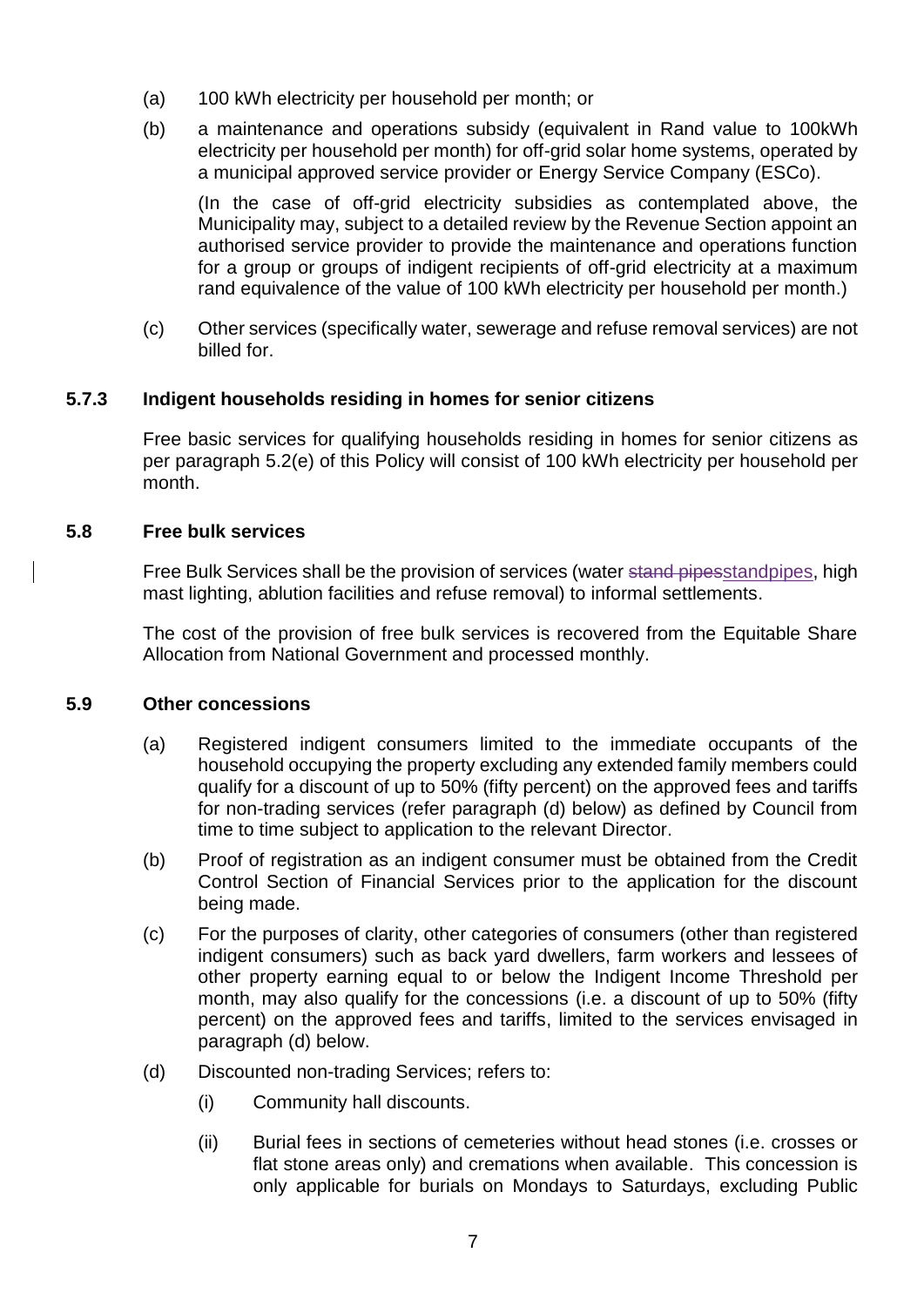<span id="page-9-0"></span>Holidays. Farm workers must provide written confirmation regarding the burial site from the farm owner.

#### **6. ALLOCATION OF SUBSIDIES**

- (a) The subsidy in any given month and service will be an amount not exceeding the amount as reflected in the Council's approved Tariff Schedules for services for Indigent households as per paragraphs 5.7 and 5.9 of this Policy.
- (b) Only one subsidy per service per property may be allocated in any given month.
- (c) Subsidy levels may be adjusted from time to time, depending on the availability of funds.
- (d) Lessees of subsidized housing units already receiving a municipal subsidy for the alleviation of municipal service costs included in rentals will not qualify for an Indigent subsidy. Should the latter subsidy be more advantageous, such a lessee may request that the Indigent subsidy replace the Rental subsidy.

#### **7. APPLICATIONS FOR INDIGENT SUBSIDIES**

- <span id="page-9-1"></span>(a) Self-targeting aApplications (i.e. applications submitted by individuals) will be required if the property does not qualify within the Valuation Threshold parameter as described in paragraph 5.6(a) of this Policy or if a by any household which considers themselves to be an indigent household.
- (b) Self-targetingOnly applications lodged by means of the prescribed application form will be considered by the Municipality.
- (c) Such households may be visited by employees of the Municipality or approved service providers, where after a written recommendation would be considered.
- (d) The maximum subsidy may be granted to households with no income, even if the corresponding accounts are not paid in full. The status of any change of employment must be reported to the Municipality for the purposes of reviewing the subsidy.
- (e) Indigent assistance will be applicable for as long as an indigent household remains registered as such on the indigent data base or register and the Municipality continues to receive equitable share for this purpose.Indigent subsidy applications must be renewed every 12 months to ensure that circumstances did not change to such an extent that it could have an influence on the granting of such a subsidy. An Indigent consumer shall automatically be de-registered if an application is not renewed and such subsidy will be cancelled. Normal credit control procedures will be applicable on arrear accounts of such cancelled applications.
- (f) The Municipality has the right to disclose a list of Indigent households for public inspection, which may include the publication thereof.
- (g) In a case of misrepresentation or any other transgression of the conditions for the provision of subsidies, the subsidy will be withdrawn with immediate effect and not be reconsidered for a period of at least 12 months. Legal actions may be instituted to recover subsidies obtained under false pretences.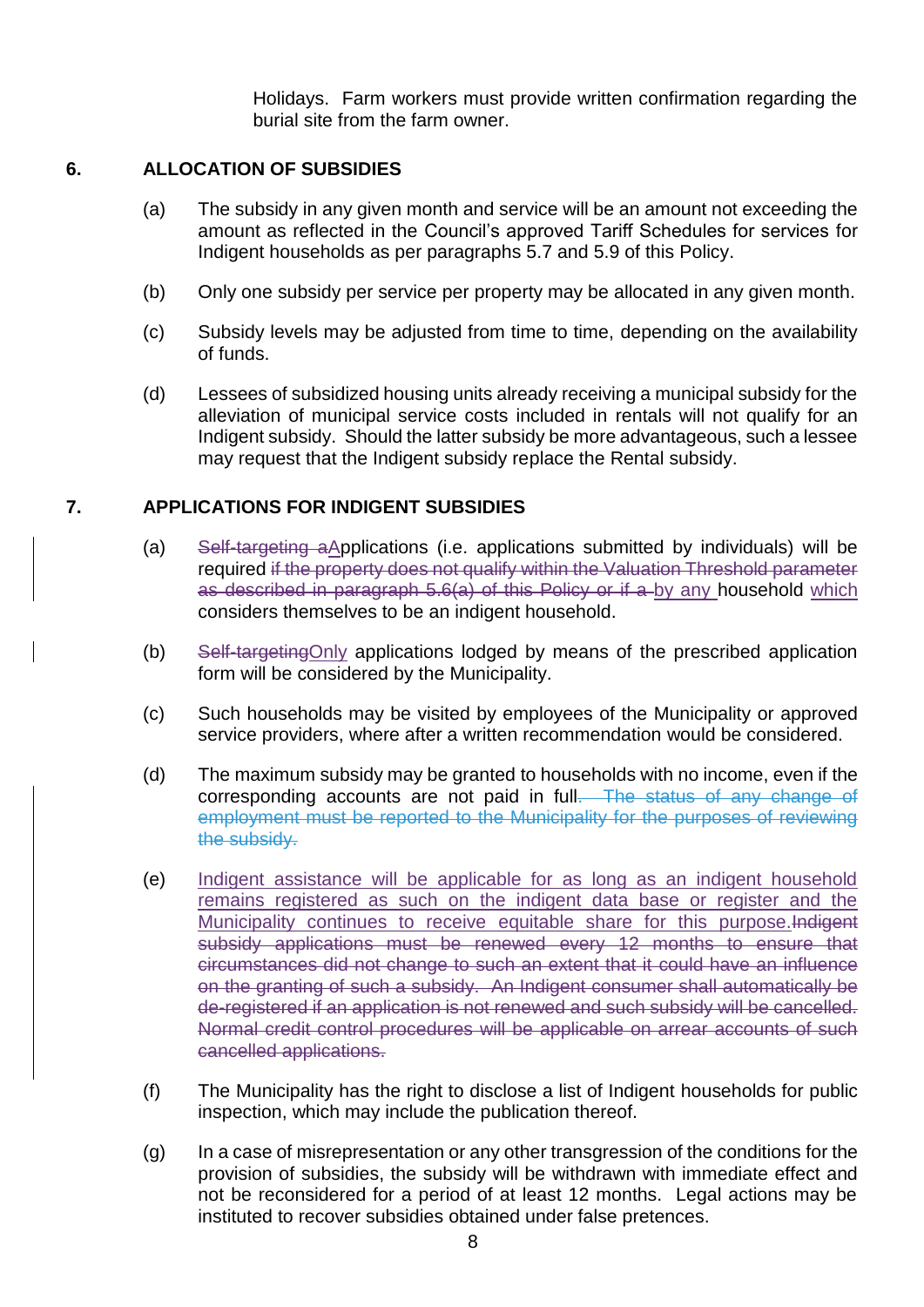- (h) Indigent relief will not apply in respect of property owners with more than one property, whether such property is situated inside or outside the area of jurisdiction of the Municipality.
- (i) Subsidies will not be granted on a pro-rata basis and applications received after the twentieth day of a month will be granted in the following month.
- (j) The onus is on the recipient of indigent subsidy to inform the Municipality immediately of any changes in personal circumstances that may warrant a review of his/her indigent status. For example, the status of any change of employment or to the Gross Household income as per paragraph 5.5 above must be reported to the Municipality.
- (k) The municipality reserves the right to review and/or to conduct home visits on a random basis with the view of assessing whether a household would still qualify for receiving indigent assistance. Upon cancellation of indigent assistance normal credit control procedures will be applicable on arrear accounts of such cancelled applications.

#### **8. PROPERTY TAX REBATES BASED ON MUNICIPAL VALUATION**

<span id="page-10-0"></span>This Policy only addresses indigent subsidies and any form of rates relief is addressed as provided for in the Rates Policy of the Municipality.

#### **9. INDIGENT REGISTER**

- (a) The Municipality shall draw up and maintain a register in respect of properties and households receiving indigent assistance.
- (b) The register will be open for inspection by the public during office hours.
- (c) The Municipality will at regular intervals review the register and apply randomly selected checks as to the status of an application.

#### **9.10. CONTACT OF RESPONSIBLE OFFICE**

The contact details for Indigent enquiries:

E-mail Address: [Indigent.office@stellenbosch.gov.za](mailto:Indigent.office@stellenbosch.gov.za)

Telephone Numbers : 021 808 8501 021 - 808 8501/8579/8597/8932

<span id="page-10-1"></span>021 808 8579

021 808 8597

021 808 8932

Postal Address: PO Box 17, Stellenbosch, 7601

Any Municipal Office in the jurisdiction of Stellenbosch Municipality